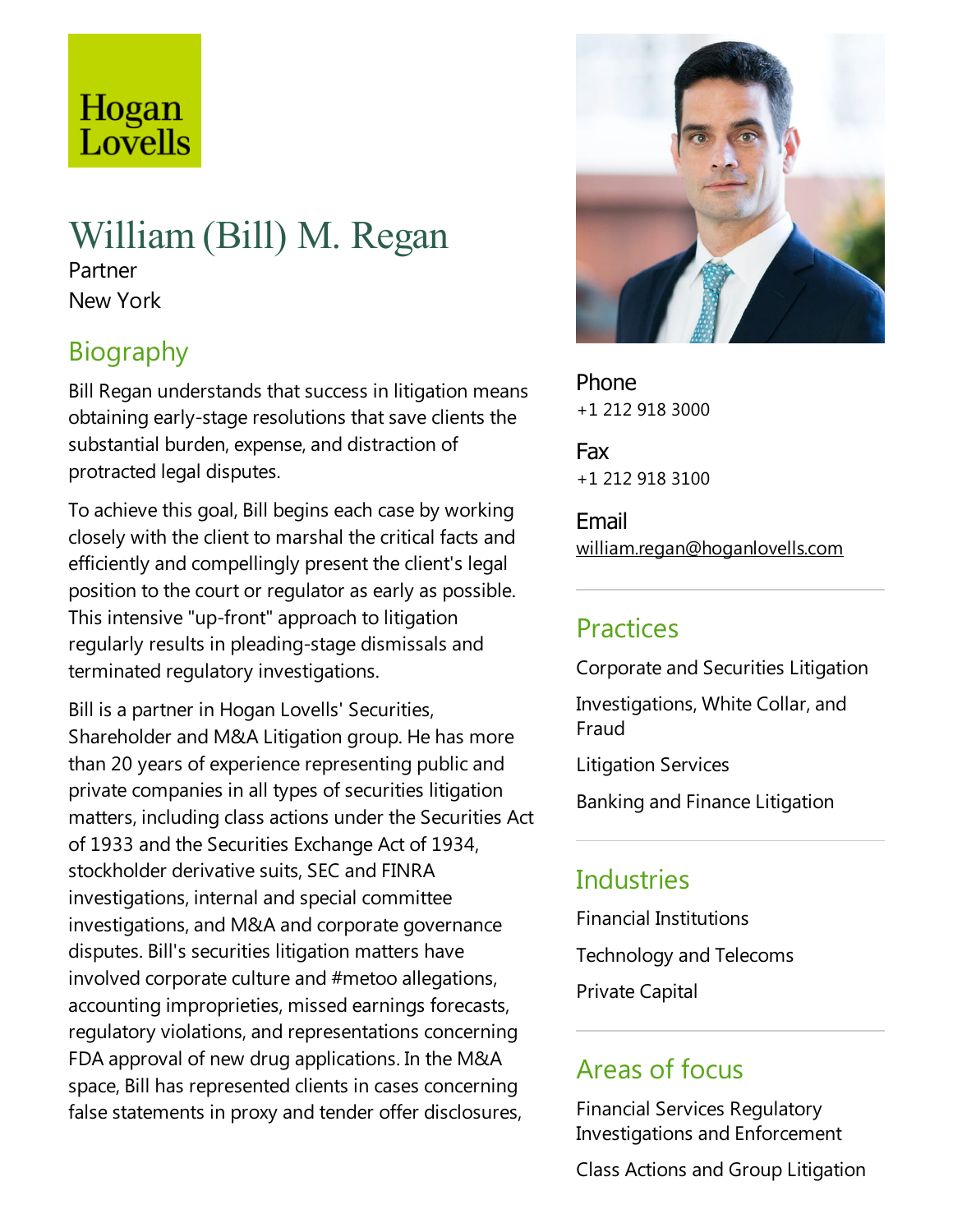indemnification in connection with representation and warranty breaches, earn-out disputes, purchase price adjustments, and material adverse change issues.

In addition to his work for public and private issuers, Bill regularly represents financial institutions on securities-related matters. Recently, Bill has represented some of the world's largest international financial services firms in U.S. legal proceedings concerning repurchase agreements, CMBS, RMBS, hedge-fund linked derivatives, futures, commercial credit facilities, trading accounts, and real estate and construction loans.

## Representative experience

Representing international investment bank in a litigation concerning repo liquidations and RMBS valuation during the financial crisis.

Represented international investment bank in multiple litigations concerning hedge-fund linked derivatives.

Obtained dismissal of derivative action against a financial institution alleging breach of fiduciary duty and improper liquidation of loan collateral.

Represented commercial bank and senior executives in SEC investigation of timely recognition of loan losses during the financial crisis.

Represented international software firm in SEC investigation concerning accounting misconduct identified by corporate whistleblower.

Obtained dismissal of SDNY securities class action against officers and directors of clean energy company.

Obtained dismissal of DNJ securities class action against pharmaceutical firm following FDA rejection of new drug application.

Represented issuer in SDNY securities class action filed after executive turnover, failure to file SEC reports, and resignation by independent auditor.

## Awards and rankings

## Education and admissions

## Education

B.A., Hofstra University, magna cum laude

J.D.,The George Washington University Law School, with honors

#### Bar admissions and qualifications

New York

## Court admissions

U.S. District Court, Eastern District of New York

U.S. District Court, Southern District of New York